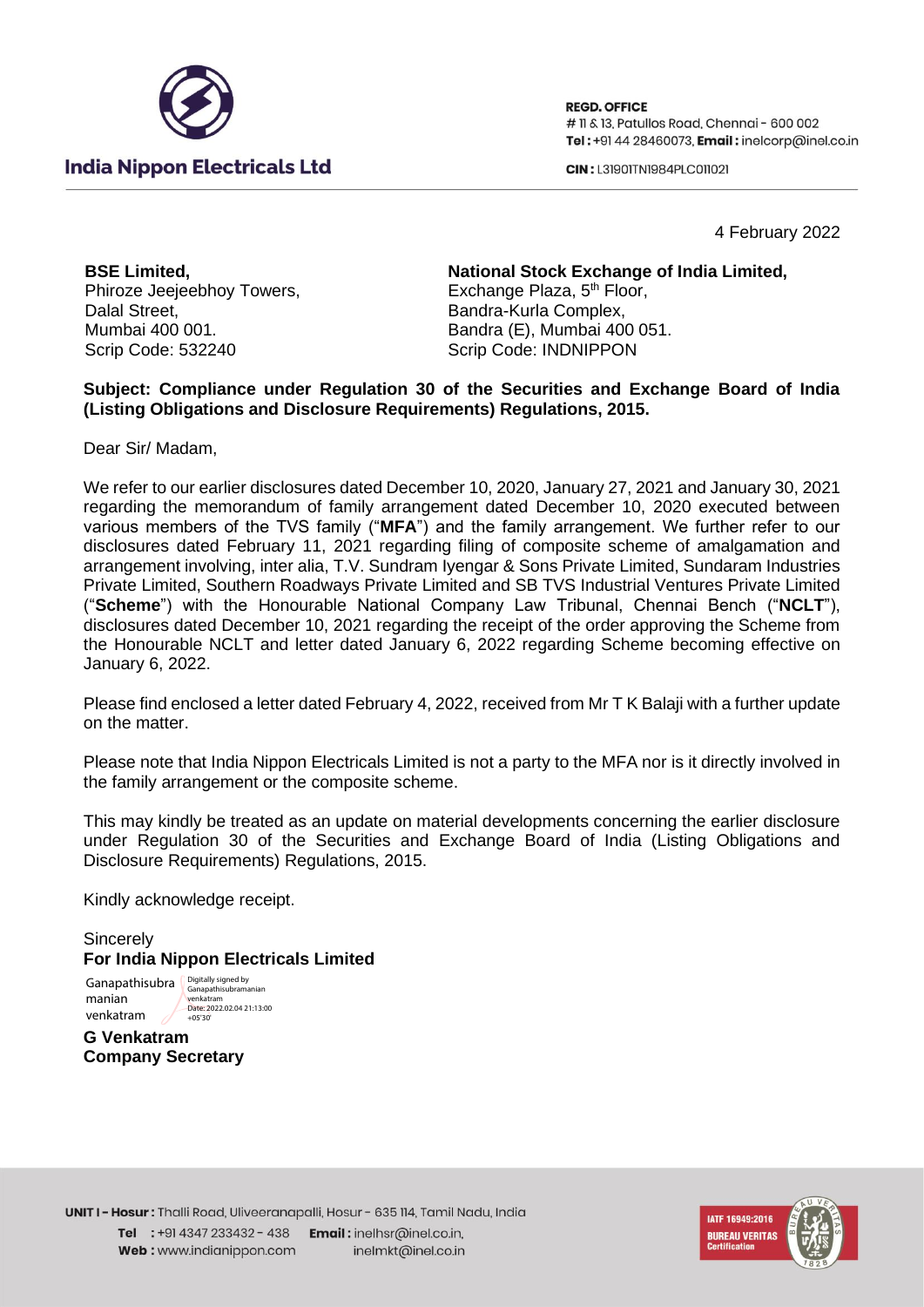*T.K.Balaji Minster Lovell,*

 *5A, Boat Club Road 1st Avenue, RA Puram Chennai – 600 028.* 

To **February 4, 2022** The Company Secretary India Nippon Electricals Limited No.11 & 13, Patullos Road Chennai-2

Dear Mr Venkatram,

I refer to the earlier letters dated December 10, 2020, January 27, 2021 and January 30, 2021 regarding the memorandum of family arrangement dated December 10, 2020 executed between various members of the TVS family and the family arrangement. I also refer to the earlier letter dated February 11, 2021 regarding filing of composite scheme of amalgamation and arrangement involving, inter alia, T.V. Sundram Iyengar & Sons Private Limited ("**TVSS**"), Sundaram Industries Private Limited ("**SIPL**"), Southern Roadways Private Limited ("**SRPL**") and SB TVS Industrial Ventures Private Limited ("**Scheme**") with the Honorable National Company Law Tribunal, Chennai Bench ("**NCLT**"), letter dated December 10, 2021 regarding the receipt of the order approving the Scheme from the Honorable NCLT and letter dated January 6, 2022 regarding Scheme becoming effective on January 6, 2022 ("**Effective Date**").

As stated in the letter dated January 6, 2022, the Second Appointed Date under the Scheme (being February 4, 2022) is today. In terms of the Scheme, the Lucas TVS Automotive Electrical business undertaking of TVSS (which includes 1,03,77,332 equity shares of India Nippon Electricals Limited ("**Company**"), held by Lucas Indian Service Limited (which is the wholly owned subsidiary of Lucas TVS Limited), representing 45.87% of the Company's paid up equity share capital), has accordingly demerged from TVSS to SB TVS Industrial Ventures Private Limited (SBTIVPL). Therefore, SBTIVPL will indirectly acquire 45.87% of the voting rights in the Company i.e., the voting rights associated to the shareholding of Lucas Indian Service Limited in the Company.

Further, as a part of the TVS family arrangement, the members of the TVS family had entered into a mutual non-compete agreement ("NCA"), pursuant to which the family groups forming part of the TVS family would not commence new businesses that compete with the businesses of the other family groups on the terms and conditions contained therein. Lucas Indian Service Limited had, on February 4, 2022, executed a Deed of Adherence to the aforesaid NCA.

Page 1 of 2